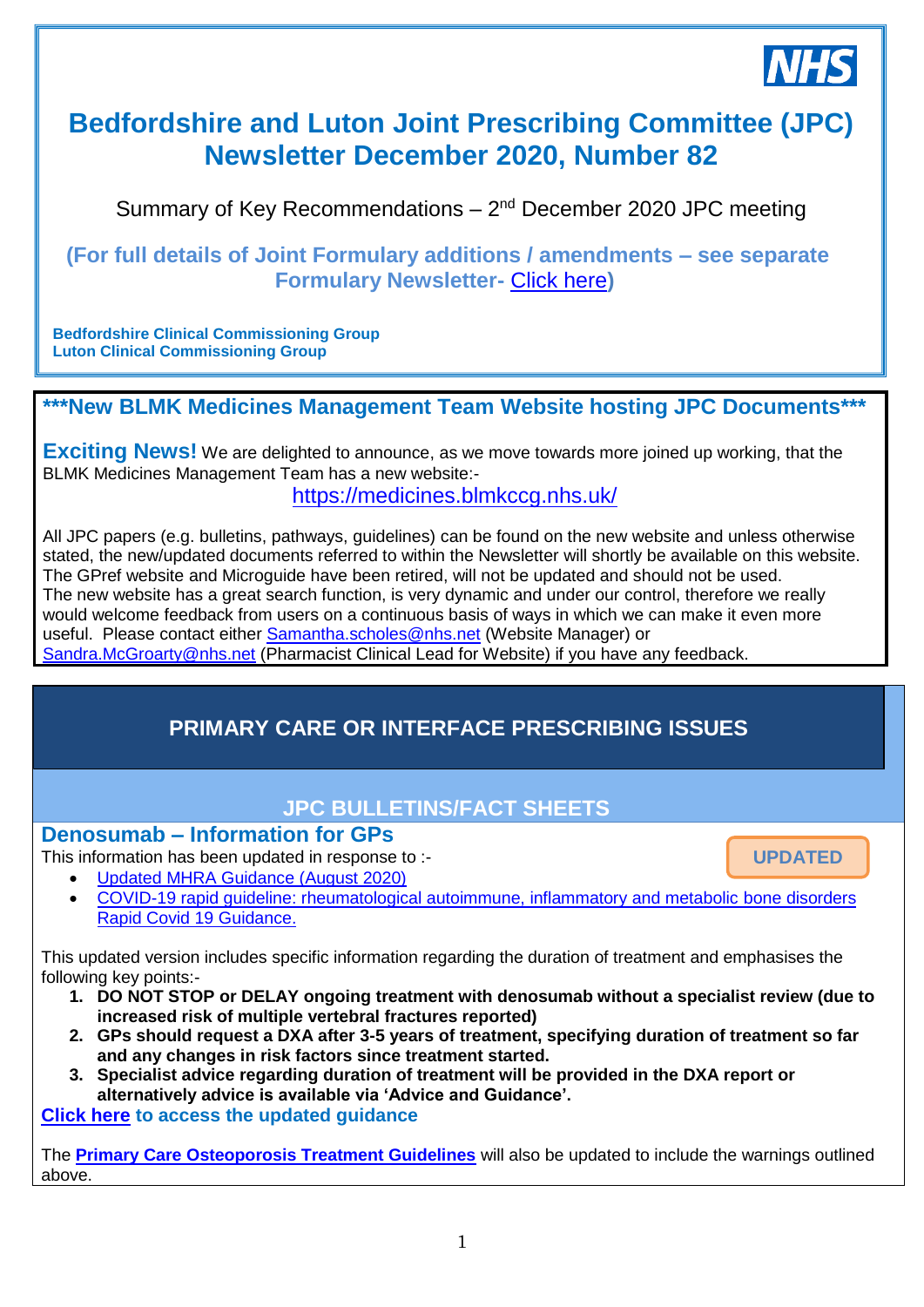The CCG Medicines Optimisation teams have updated the messages on Scriptswich and Optimise Rx to reflect the updated advice. It is recommended that Practices audit their Denosumab patients (current and historic) in light of the new MHRA Guidance.

# **TREATMENT / PRESCRIBING GUIDELINES**

## **NHSE Statin Intolerance Pathway and Summary of National Guidance on Lipids**

**NEW**

**UPDATED**

**UPDATED NEW**

NHS England and the Accelerated Access Collaborative have produced both a [Summary of National Guidance for](https://www.england.nhs.uk/aac/wp-content/uploads/sites/50/2020/09/lipid-management-pathway-03092020.pdf)  [Lipid Management for Primary and Secondary Prevention of CVD](https://www.england.nhs.uk/aac/wp-content/uploads/sites/50/2020/09/lipid-management-pathway-03092020.pdf) and a [Pathway for the management of Statin](https://www.england.nhs.uk/aac/wp-content/uploads/sites/50/2020/09/statin-intolerance-pathway-03092020.pdf)  [Intolerance for patients with CVD risk](https://www.england.nhs.uk/aac/wp-content/uploads/sites/50/2020/09/statin-intolerance-pathway-03092020.pdf) that has been endorsed by NICE. The guidance and pathway promotes the use of higher intensity statins such as atorvastatin and rosuvastatin in preference to lower intensity statins such as pravastatin and fluvastatin.

The JPC agreed to support the two documents outlined above.

**SHARED CARE GUIDELINES**

## **Glucagon-like peptide 1 (GLP1) agonist Shared Care Guideline (SCG) Review**

The GLP1 agonist SCG has been updated to include Semaglutide Oral (Rybelsus®) and the Formulary Review of GLP1 agonists – **See Formulary Newsletter for details.**

There has also been some general updating to the SCG including updates to Drug Fact sheets and removal of older references.

# **SECONDARY CARE PRESCRIBING / COMMISSIONING ISSUES**

### **Severe Rheumatoid Arthritis (RA) Biologics Pathway Review**

The Committee agreed to support an [updated RA Biologics Pathway](https://medicines.blmkccg.nhs.uk/guideline/rheumatoid-arthritis-drug-treatment-options-for-severe-rheumatoid-arthritis-algorithm-a/) which:-

- Included the addition of Upadacitinib in accordance with [NICE Technology](https://www.nice.org.uk/guidance/TA665)  [Appraisal Guidance 665](https://www.nice.org.uk/guidance/TA665)
- $\bullet$  Addition of a 4<sup>th</sup> line Biologic therapy option

# **Subcutaneous (s/c) Infliximab (Biosimilar)**

The JPC agreed to support the introduction of s/c infliximab as a temporary addition to the Joint Medicines Formulary until 31<sup>st</sup> March 2021 to assist the Bedfordshire Hospitals Foundation Trust in reducing pressure on hospital attendance during the Covid 19 pandemic (Winter period). This decision will be reviewed at the March 2021 JPC meeting. **NEW**

# **NICE TECHNOLOGY APPRAISAL GUIDANCE and GUIDELINES ISSUED / UPDATED**

**The following NICE Technology Appraisal Guidance (CCG Commissioned) have been published (17th September -25th November 2020 inclusive):-**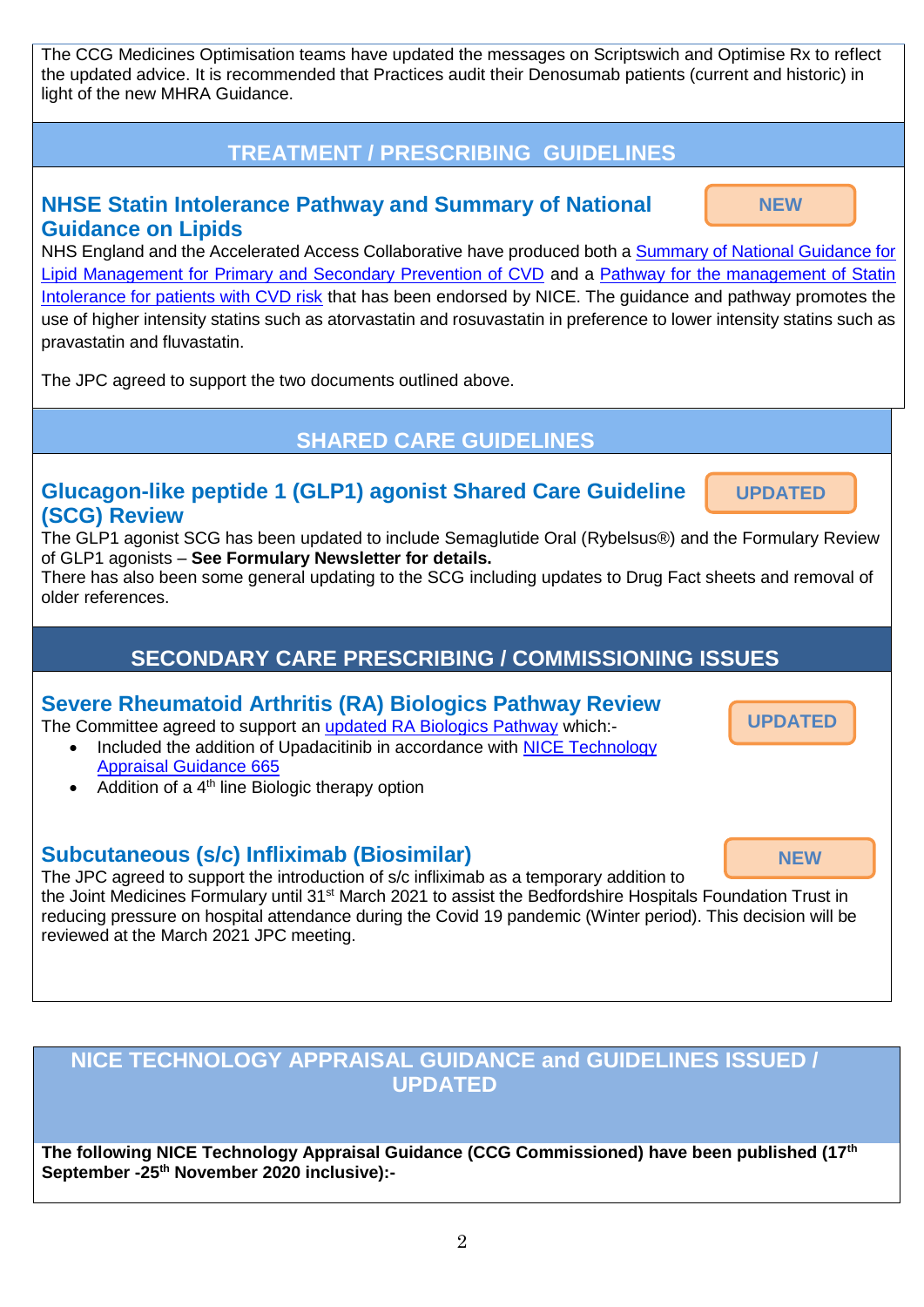Naldemedine for treating opioid-induced constipation, Technology appraisal guidance [TA651] Published date: 30 September 2020<https://www.nice.org.uk/guidance/ta651> - **Specialist initiation and GP to continue prescribing.**

Galcanezumab for preventing migraine, Technology appraisal guidance [TA659] Published date: 18 November 2020,<https://www.nice.org.uk/guidance/ta659> - **Specialist only prescribing.**

Both medicines have been added to the Joint formulary.

### **NICE Guidelines :-**

NICE have published several NICE Guidelines since September 2020 and these are all available on the main [NICE website](https://www.nice.org.uk/)

#### . **NICE COVID-19 Rapid Reviews/Information**

The Committee noted that NICE have continued to issue/update a series of covid 19 rapid reviews/information**:**– this information can be accessed from the NICE website [click here](https://www.nice.org.uk/covid-19)

# **SAFETY UPDATE**

### **Drug Safety Updates (DSU) and Patient Safety Alerts**

The MHRA Drug Safety Updates for September, October and November 2020 were noted by the Committee for information and action.

[September DSU](https://assets.publishing.service.gov.uk/government/uploads/system/uploads/attachment_data/file/920770/Sept-2020-DSU-PDF.pdf)

• Opioids: risk of dependence and addiction

The current Primary Care Pain Guidelines reflect this information and advise on the risk of opioid dependence

• Transdermal fentanyl patches for non-cancer pain: do not use in opioid-naive patients

The current Primary Care Pain Guidelines do not support use of Fentanyl Patch for non-cancer pain.

• Methotrexate once-weekly for autoimmune diseases: new measures to reduce risk of fatal overdose due to inadvertent daily instead of weekly dosing.

Advice to include day of the week on prescription to be circulated to practices. Information on once weekly dosing is also contained within the Methotrexate Shared Care Guidelines

• Insulins (all types): risk of cutaneous amyloidosis at injection site [October DSU](https://assets.publishing.service.gov.uk/government/uploads/system/uploads/attachment_data/file/928774/Oct-2020-DSU-PDF.pdf)

- 5-fluorouracil (intravenous), capecitabine, tegafur: DPD testing recommended before initiation to identify patients at increased risk of severe and fatal toxicity
- Niraparib (Zejula▼): reports of severe hypertension and posterior reversible encephalopathy syndrome (PRES), particularly in early treatment
- Dolutegravir (Tivicay▼, Triumeq▼, Juluca▼): updated advice on increased risk of neural tube defects
- Warfarin and other anticoagulants: monitoring of patients during the COVID-19 pandemic
- Every report counts: report suspected adverse drug reactions and take part in #MedSafetyWeek (2–8 November 2020)

### [November 2020](https://assets.publishing.service.gov.uk/government/uploads/system/uploads/attachment_data/file/936767/Nov-2020-DSU-PDF-1.pdf)

- Modafinil (Provigil): increased risk of congenital malformations if used during pregnancy
- Pirfenidone (Esbriet): risk of serious liver injury, and updated advice on liver function testing
- Ferric carboxymaltose (Ferinject▼): risk of symptomatic hypophosphataemia leading to osteomalacia and fractures
- Bupropion (Zyban): risk of serotonin syndrome with use with other serotonergic drugs
- Isotretinoin (Roaccutane▼): contribute to expert review